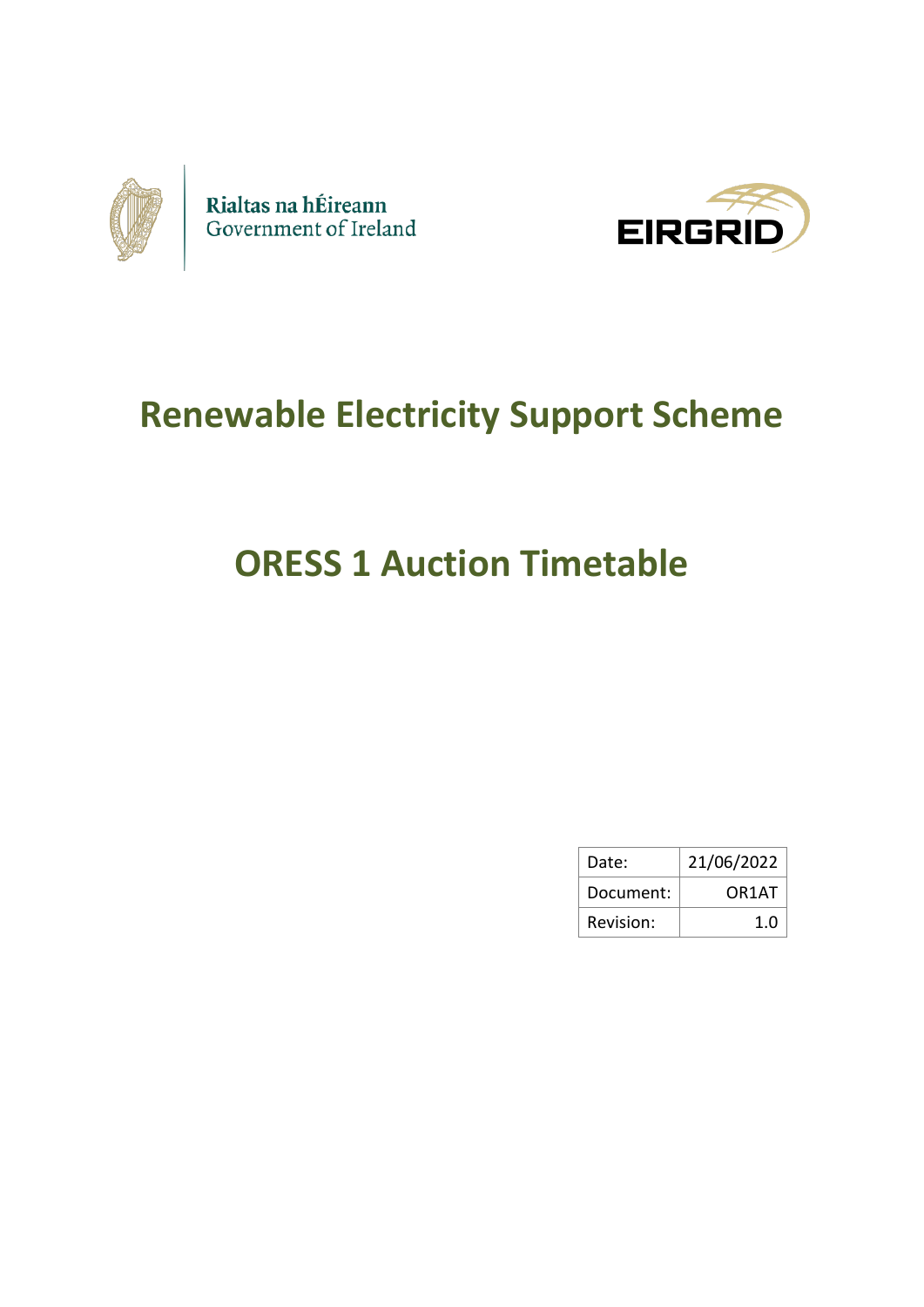



## **1. ORESS 1 Auction Timetable**

The following table sets out provisional dates for the main milestones for the ORESS 1 Auction in accordance with the prospective ORESS 1 Terms and Conditions.

| <b>Process</b> i     | <b>Event</b>                                           | Date & Time             |
|----------------------|--------------------------------------------------------|-------------------------|
| Info                 | <b>Publish Provisional ORESS 1 Auction Timetable</b>   | Tue 21/06/2022          |
| Info                 | <b>Publish Final ORESS 1 Auction Timetable</b>         | Mon 24/10/2022          |
| Info                 | Qualification Information Pack Publication Date        | Mon 28/11/2022          |
| <b>Qualification</b> | <b>Qualification Application Opening Date</b>          | Wed 11/01/2023<br>10:00 |
| <b>Qualification</b> | <b>Qualification Application Closing Date</b>          | Wed 01/02/2023<br>17:00 |
| <b>Qualification</b> | <b>Bid Bond Posting Date</b>                           | Wed 01/02/2023          |
| <b>Qualification</b> | Provisional Qualification Decision date                | Thu 02/03/2023          |
| <b>Qualification</b> | Application for Review Closing Date                    | Mon 06/03/2023<br>17:00 |
| <b>Qualification</b> | <b>Final Withdrawal Date</b>                           | Tue 21/03/2023<br>17:00 |
| <b>Qualification</b> | Application for Review Decision Date                   | Tue 21/03/2023          |
| <b>Qualification</b> | <b>Qualification Decisions Submission Date</b>         | Thu 23/03/2023          |
| <b>Qualification</b> | Notice of Dissatisfaction by Participants Date         | Thu 23/03/2023          |
| <b>Qualification</b> | <b>Final Qualification Decisions Date</b>              | Thu 06/04/2023          |
| <b>Auction</b>       | <b>Auction Information Pack Publication Date</b>       | Mon 17/04/2023          |
| <b>Auction</b>       | Financial Questionnaire Submission Opening Date        | Tue 25/04/2023<br>10:00 |
| <b>Auction</b>       | <b>Financial Questionnaire Submission Closing Date</b> | Wed 26/04/2023<br>14:00 |
| <b>Auction</b>       | <b>Auction Submission Opening Date</b>                 | Thu 27/04/2023<br>10:00 |
| <b>Auction</b>       | <b>Auction Submission Closing Date</b>                 | Wed 03/05/2023<br>12:00 |
| <b>Auction</b>       | <b>Auction Completion Date</b>                         | Thu 04/05/2023          |
| <b>Auction</b>       | <b>Provisional Auction Results Date</b>                | Thu 11/05/2023          |
| <b>Auction</b>       | Notice of Dissatisfaction by Participants Date         | Mon 15/05/2023          |
| <b>Post Auction</b>  | <b>Final Auction Results Date</b>                      | Wed 14/06/2023          |
| <b>Post Auction</b>  | Notice of Award Date                                   | Wed 21/06/2023          |

<sup>&</sup>lt;sup>i</sup> Details of Processes are included in the Qualification and Auction Information Packs